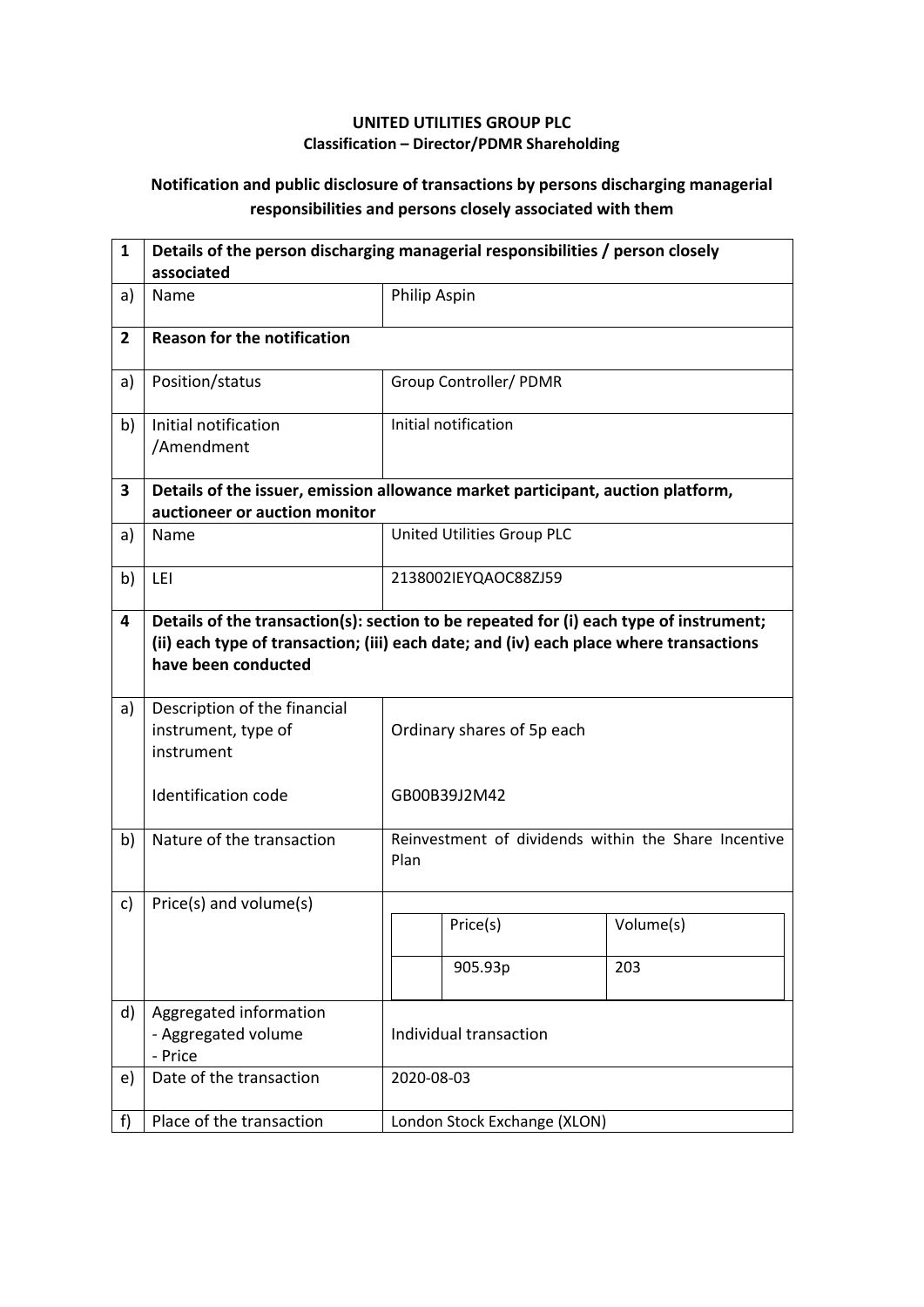| $\mathbf{1}$   | Details of the person discharging managerial responsibilities / person closely                                                                                                                          |                                                   |                                                      |  |  |  |
|----------------|---------------------------------------------------------------------------------------------------------------------------------------------------------------------------------------------------------|---------------------------------------------------|------------------------------------------------------|--|--|--|
|                | associated                                                                                                                                                                                              |                                                   |                                                      |  |  |  |
| a)             | Name                                                                                                                                                                                                    | Louise Beardmore                                  |                                                      |  |  |  |
| $\overline{2}$ | <b>Reason for the notification</b>                                                                                                                                                                      |                                                   |                                                      |  |  |  |
| a)             | Position/status                                                                                                                                                                                         | <b>Customer Services and People Director/PDMR</b> |                                                      |  |  |  |
| b)             | Initial notification<br>/Amendment                                                                                                                                                                      | Initial notification                              |                                                      |  |  |  |
| 3              | Details of the issuer, emission allowance market participant, auction platform,                                                                                                                         |                                                   |                                                      |  |  |  |
|                | auctioneer or auction monitor                                                                                                                                                                           |                                                   |                                                      |  |  |  |
| a)             | Name                                                                                                                                                                                                    | United Utilities Group PLC                        |                                                      |  |  |  |
| b)             | LEI                                                                                                                                                                                                     | 2138002IEYQAOC88ZJ59                              |                                                      |  |  |  |
| 4              | Details of the transaction(s): section to be repeated for (i) each type of instrument;<br>(ii) each type of transaction; (iii) each date; and (iv) each place where transactions<br>have been conducted |                                                   |                                                      |  |  |  |
| a)             | Description of the financial<br>instrument, type of<br>instrument                                                                                                                                       | Ordinary shares of 5p each                        |                                                      |  |  |  |
|                | <b>Identification code</b>                                                                                                                                                                              | GB00B39J2M42                                      |                                                      |  |  |  |
| b)             | Nature of the transaction                                                                                                                                                                               | Plan                                              | Reinvestment of dividends within the Share Incentive |  |  |  |
| c)             | Price(s) and volume(s)                                                                                                                                                                                  |                                                   |                                                      |  |  |  |
|                |                                                                                                                                                                                                         | Price(s)                                          | Volume(s)                                            |  |  |  |
|                |                                                                                                                                                                                                         | 905.93p                                           | 68                                                   |  |  |  |
| d)             | Aggregated information<br>- Aggregated volume<br>- Price                                                                                                                                                | Individual transaction                            |                                                      |  |  |  |
| e)             | Date of the transaction                                                                                                                                                                                 | 2020-08-03                                        |                                                      |  |  |  |
| f              | Place of the transaction                                                                                                                                                                                | London Stock Exchange (XLON)                      |                                                      |  |  |  |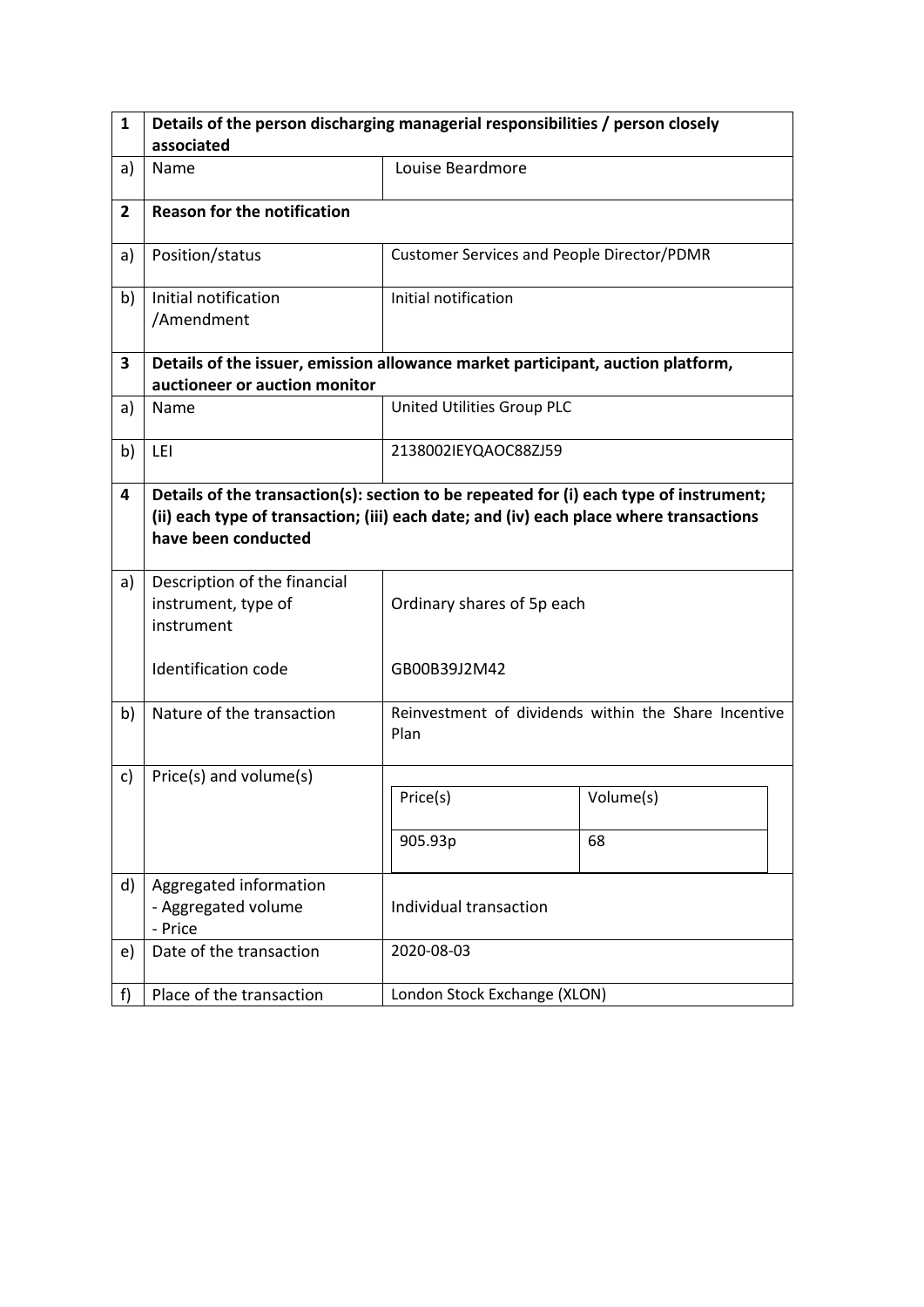| $\mathbf{1}$   | Details of the person discharging managerial responsibilities / person closely                                                                                                                          |                                       |                                                      |  |  |  |
|----------------|---------------------------------------------------------------------------------------------------------------------------------------------------------------------------------------------------------|---------------------------------------|------------------------------------------------------|--|--|--|
|                | associated                                                                                                                                                                                              |                                       |                                                      |  |  |  |
| a)             | Name                                                                                                                                                                                                    | James Bullock                         |                                                      |  |  |  |
| $\overline{2}$ | <b>Reason for the notification</b>                                                                                                                                                                      |                                       |                                                      |  |  |  |
| a)             | Position/status                                                                                                                                                                                         | Strategy and Regulation Director/PDMR |                                                      |  |  |  |
| b)             | Initial notification<br>/Amendment                                                                                                                                                                      | Initial notification                  |                                                      |  |  |  |
| 3              | Details of the issuer, emission allowance market participant, auction platform,                                                                                                                         |                                       |                                                      |  |  |  |
|                | auctioneer or auction monitor                                                                                                                                                                           |                                       |                                                      |  |  |  |
| a)             | Name                                                                                                                                                                                                    | United Utilities Group PLC            |                                                      |  |  |  |
| b)             | LEI                                                                                                                                                                                                     | 2138002IEYQAOC88ZJ59                  |                                                      |  |  |  |
| 4              | Details of the transaction(s): section to be repeated for (i) each type of instrument;<br>(ii) each type of transaction; (iii) each date; and (iv) each place where transactions<br>have been conducted |                                       |                                                      |  |  |  |
| a)             | Description of the financial<br>instrument, type of<br>instrument                                                                                                                                       | Ordinary shares of 5p each            |                                                      |  |  |  |
|                | Identification code                                                                                                                                                                                     | GB00B39J2M42                          |                                                      |  |  |  |
| b)             | Nature of the transaction                                                                                                                                                                               | Plan                                  | Reinvestment of dividends within the Share Incentive |  |  |  |
| c)             | Price(s) and volume(s)                                                                                                                                                                                  |                                       |                                                      |  |  |  |
|                |                                                                                                                                                                                                         | Price(s)                              | Volume(s)                                            |  |  |  |
|                |                                                                                                                                                                                                         | 905.93p                               | 73                                                   |  |  |  |
| d)             | Aggregated information<br>- Aggregated volume<br>- Price                                                                                                                                                | Individual transaction                |                                                      |  |  |  |
| e)             | Date of the transaction                                                                                                                                                                                 | 2020-08-03                            |                                                      |  |  |  |
| f              | Place of the transaction                                                                                                                                                                                | London Stock Exchange (XLON)          |                                                      |  |  |  |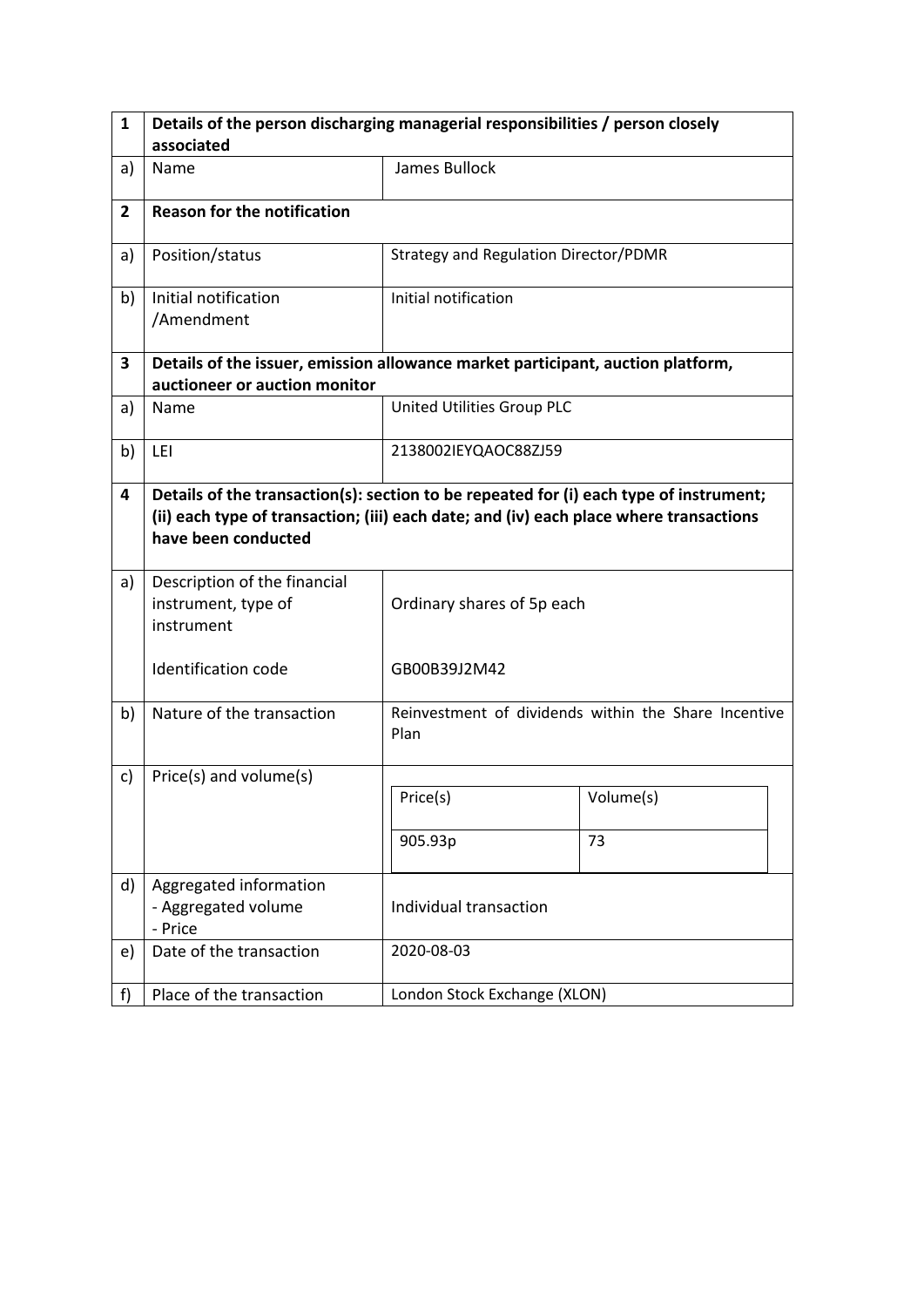| $\mathbf{1}$   | Details of the person discharging managerial responsibilities / person closely                                                                                                                          |                              |                                                      |  |  |  |
|----------------|---------------------------------------------------------------------------------------------------------------------------------------------------------------------------------------------------------|------------------------------|------------------------------------------------------|--|--|--|
|                | associated                                                                                                                                                                                              |                              |                                                      |  |  |  |
| a)             | Name                                                                                                                                                                                                    | Simon Gardiner               |                                                      |  |  |  |
| $\overline{2}$ | <b>Reason for the notification</b>                                                                                                                                                                      |                              |                                                      |  |  |  |
| a)             | Position/status                                                                                                                                                                                         | Company Secretary/PDMR       |                                                      |  |  |  |
| b)             | Initial notification<br>/Amendment                                                                                                                                                                      | Initial notification         |                                                      |  |  |  |
| 3              | Details of the issuer, emission allowance market participant, auction platform,                                                                                                                         |                              |                                                      |  |  |  |
|                | auctioneer or auction monitor                                                                                                                                                                           |                              |                                                      |  |  |  |
| a)             | Name                                                                                                                                                                                                    | United Utilities Group PLC   |                                                      |  |  |  |
| b)             | LEI                                                                                                                                                                                                     | 2138002IEYQAOC88ZJ59         |                                                      |  |  |  |
| 4              | Details of the transaction(s): section to be repeated for (i) each type of instrument;<br>(ii) each type of transaction; (iii) each date; and (iv) each place where transactions<br>have been conducted |                              |                                                      |  |  |  |
| a)             | Description of the financial<br>instrument, type of<br>instrument                                                                                                                                       | Ordinary shares of 5p each   |                                                      |  |  |  |
|                | Identification code                                                                                                                                                                                     | GB00B39J2M42                 |                                                      |  |  |  |
| b)             | Nature of the transaction                                                                                                                                                                               | Plan                         | Reinvestment of dividends within the Share Incentive |  |  |  |
| c)             | Price(s) and volume(s)                                                                                                                                                                                  |                              |                                                      |  |  |  |
|                |                                                                                                                                                                                                         | Price(s)                     | Volume(s)                                            |  |  |  |
|                |                                                                                                                                                                                                         | 905.93p                      | 215                                                  |  |  |  |
| d)             | Aggregated information<br>- Aggregated volume<br>- Price                                                                                                                                                | Individual transaction       |                                                      |  |  |  |
| e)             | Date of the transaction                                                                                                                                                                                 | 2020-08-03                   |                                                      |  |  |  |
| f              | Place of the transaction                                                                                                                                                                                | London Stock Exchange (XLON) |                                                      |  |  |  |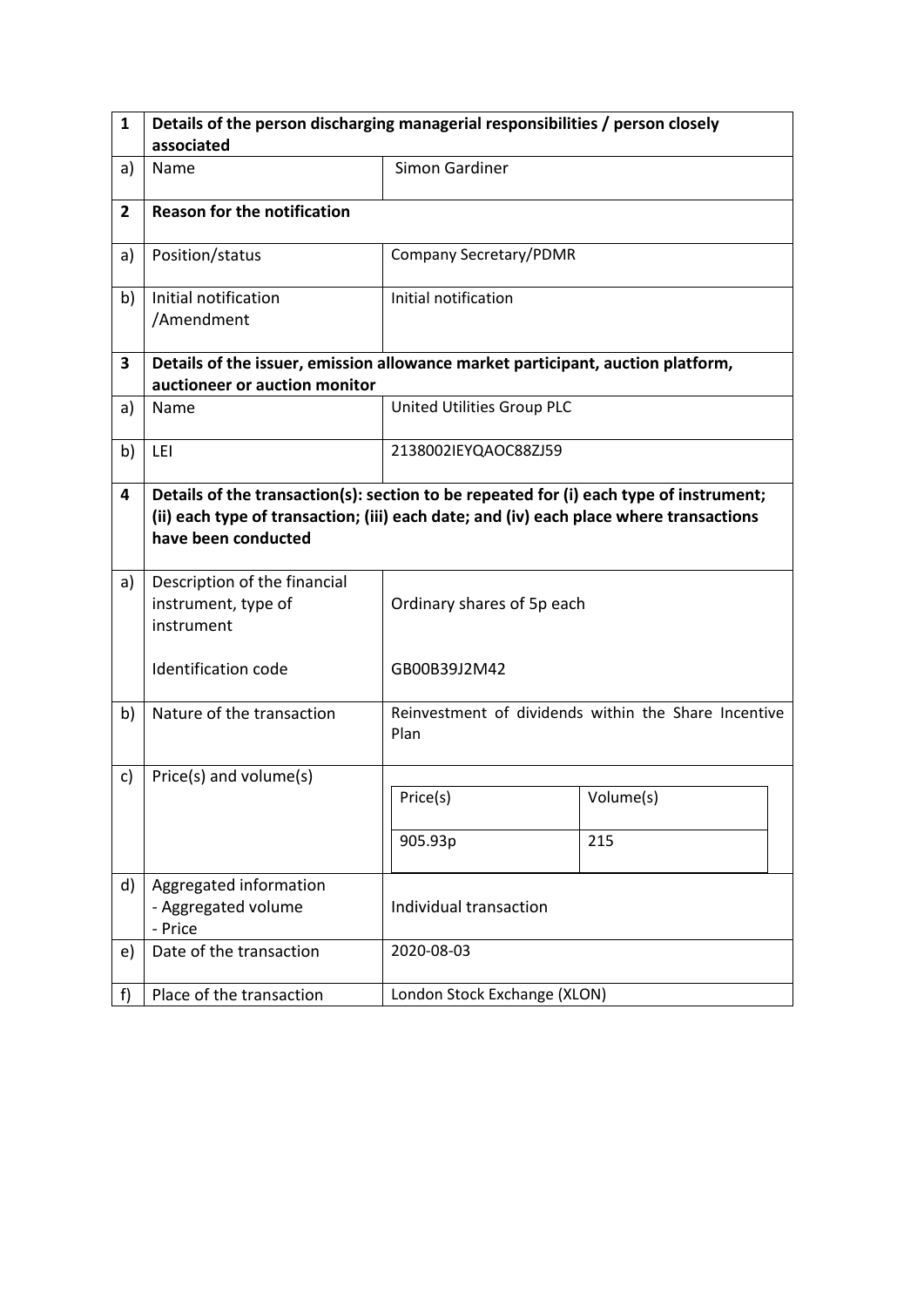| 1              | Details of the person discharging managerial responsibilities / person closely                                                                                                                          |                                                              |                                              |           |  |  |
|----------------|---------------------------------------------------------------------------------------------------------------------------------------------------------------------------------------------------------|--------------------------------------------------------------|----------------------------------------------|-----------|--|--|
|                | associated                                                                                                                                                                                              |                                                              |                                              |           |  |  |
| a)             | Name                                                                                                                                                                                                    |                                                              | Joanne Harrison                              |           |  |  |
| $\overline{2}$ | <b>Reason for the notification</b>                                                                                                                                                                      |                                                              |                                              |           |  |  |
| a)             | Position/status                                                                                                                                                                                         |                                                              | Environment and Asset Strategy Director/PDMR |           |  |  |
| b)             | Initial notification<br>/Amendment                                                                                                                                                                      |                                                              | Initial notification                         |           |  |  |
| 3              | Details of the issuer, emission allowance market participant, auction platform,                                                                                                                         |                                                              |                                              |           |  |  |
|                | auctioneer or auction monitor                                                                                                                                                                           |                                                              |                                              |           |  |  |
| a)             | Name                                                                                                                                                                                                    |                                                              | United Utilities Group PLC                   |           |  |  |
| b)             | LEI                                                                                                                                                                                                     |                                                              | 2138002IEYQAOC88ZJ59                         |           |  |  |
| 4              | Details of the transaction(s): section to be repeated for (i) each type of instrument;<br>(ii) each type of transaction; (iii) each date; and (iv) each place where transactions<br>have been conducted |                                                              |                                              |           |  |  |
| a)             | Description of the financial<br>instrument, type of<br>instrument                                                                                                                                       | Ordinary shares of 5p each                                   |                                              |           |  |  |
|                | <b>Identification code</b>                                                                                                                                                                              | GB00B39J2M42                                                 |                                              |           |  |  |
| b)             | Nature of the transaction                                                                                                                                                                               | Reinvestment of dividends within the Share Incentive<br>Plan |                                              |           |  |  |
| c)             | Price(s) and volume(s)                                                                                                                                                                                  |                                                              |                                              |           |  |  |
|                |                                                                                                                                                                                                         |                                                              | Price(s)                                     | Volume(s) |  |  |
|                |                                                                                                                                                                                                         |                                                              | 905.93p                                      | 115       |  |  |
| d)             | Aggregated information<br>- Aggregated volume<br>- Price                                                                                                                                                | Individual transaction                                       |                                              |           |  |  |
| e)             | Date of the transaction                                                                                                                                                                                 | 2020-08-03                                                   |                                              |           |  |  |
| f)             | Place of the transaction                                                                                                                                                                                | London Stock Exchange (XLON)                                 |                                              |           |  |  |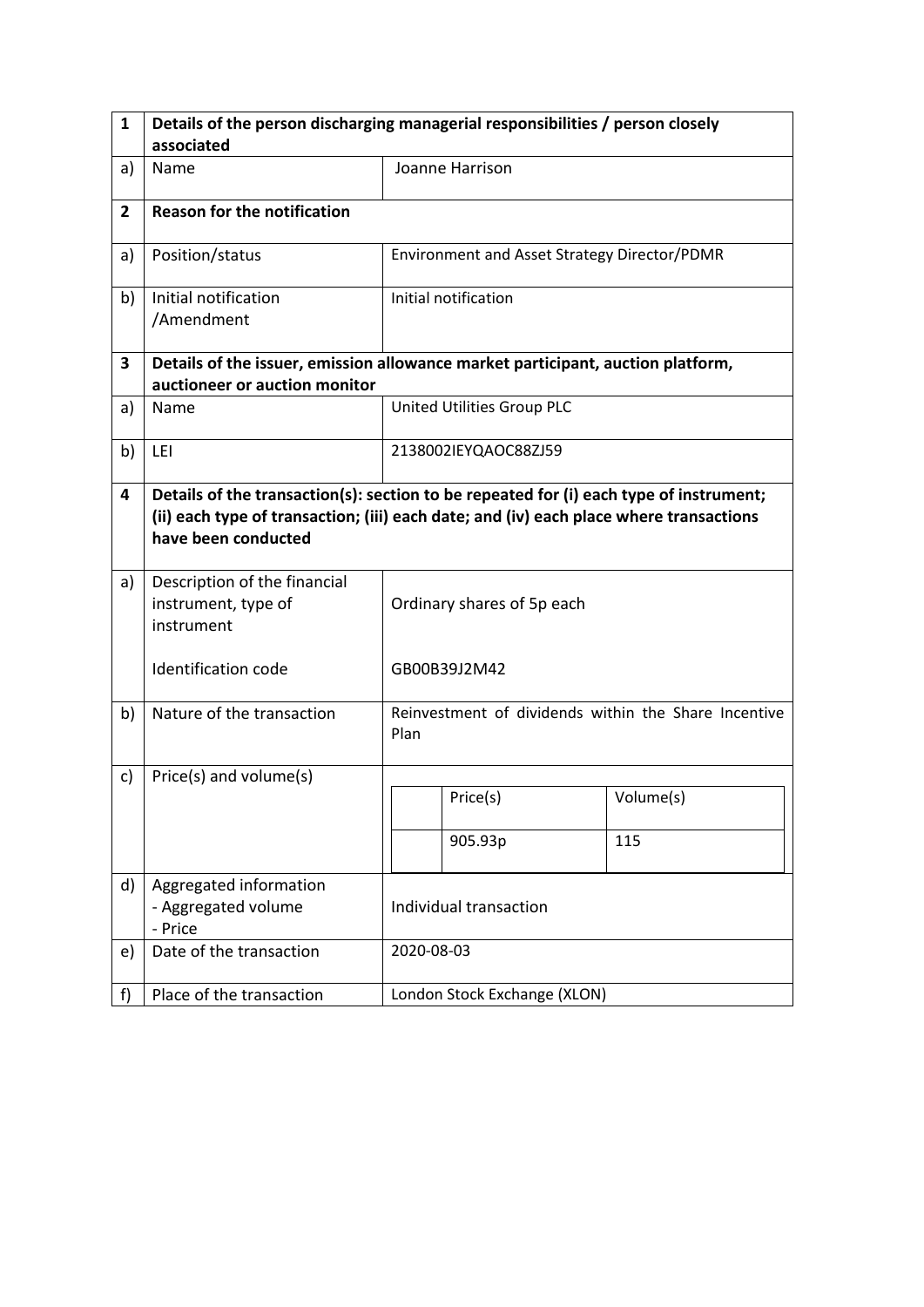| 1              | Details of the person discharging managerial responsibilities / person closely                                                                                                                          |                                                              |                             |           |  |  |
|----------------|---------------------------------------------------------------------------------------------------------------------------------------------------------------------------------------------------------|--------------------------------------------------------------|-----------------------------|-----------|--|--|
|                | associated                                                                                                                                                                                              |                                                              |                             |           |  |  |
| a)             | Name                                                                                                                                                                                                    |                                                              | James Keith Haslett         |           |  |  |
| $\overline{2}$ | <b>Reason for the notification</b>                                                                                                                                                                      |                                                              |                             |           |  |  |
| a)             | Position/status                                                                                                                                                                                         |                                                              | Director of Wastewater/PDMR |           |  |  |
| b)             | Initial notification<br>/Amendment                                                                                                                                                                      |                                                              | Initial notification        |           |  |  |
| 3              | Details of the issuer, emission allowance market participant, auction platform,                                                                                                                         |                                                              |                             |           |  |  |
|                | auctioneer or auction monitor                                                                                                                                                                           |                                                              |                             |           |  |  |
| a)             | Name                                                                                                                                                                                                    |                                                              | United Utilities Group PLC  |           |  |  |
| b)             | LEI                                                                                                                                                                                                     |                                                              | 2138002IEYQAOC88ZJ59        |           |  |  |
| 4              | Details of the transaction(s): section to be repeated for (i) each type of instrument;<br>(ii) each type of transaction; (iii) each date; and (iv) each place where transactions<br>have been conducted |                                                              |                             |           |  |  |
| a)             | Description of the financial<br>instrument, type of<br>instrument                                                                                                                                       | Ordinary shares of 5p each                                   |                             |           |  |  |
|                | <b>Identification code</b>                                                                                                                                                                              | GB00B39J2M42                                                 |                             |           |  |  |
| b)             | Nature of the transaction                                                                                                                                                                               | Reinvestment of dividends within the Share Incentive<br>Plan |                             |           |  |  |
| c)             | Price(s) and volume(s)                                                                                                                                                                                  |                                                              |                             |           |  |  |
|                |                                                                                                                                                                                                         |                                                              | Price(s)                    | Volume(s) |  |  |
|                |                                                                                                                                                                                                         |                                                              | 905.93p                     | 45        |  |  |
| d)             | Aggregated information<br>- Aggregated volume<br>- Price                                                                                                                                                | Individual transaction                                       |                             |           |  |  |
| e)             | Date of the transaction                                                                                                                                                                                 | 2020-08-03                                                   |                             |           |  |  |
| f)             | Place of the transaction                                                                                                                                                                                | London Stock Exchange (XLON)                                 |                             |           |  |  |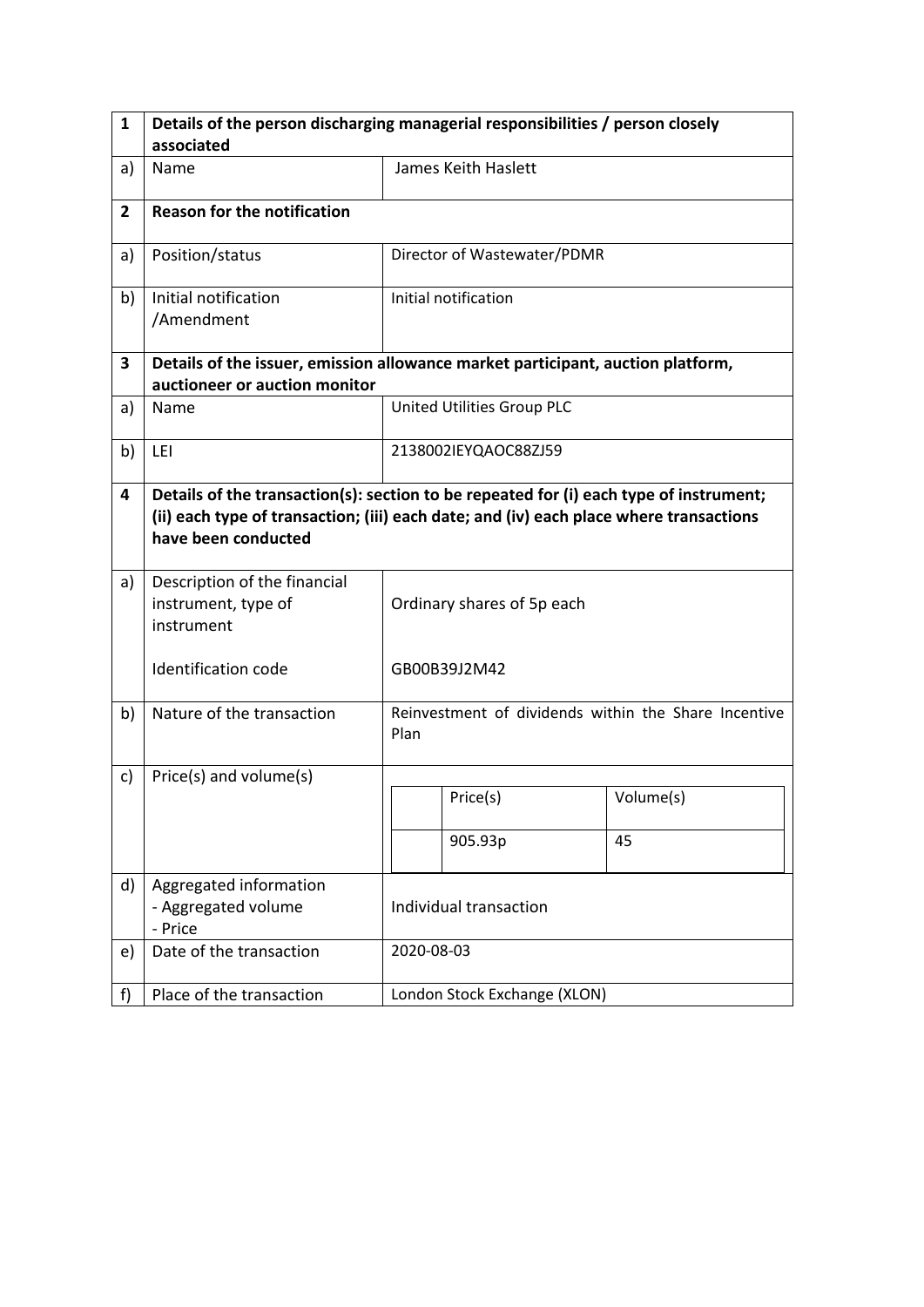| $\mathbf{1}$   | Details of the person discharging managerial responsibilities / person closely                                                                                                                          |                                 |                                                      |  |  |  |
|----------------|---------------------------------------------------------------------------------------------------------------------------------------------------------------------------------------------------------|---------------------------------|------------------------------------------------------|--|--|--|
|                | associated                                                                                                                                                                                              |                                 |                                                      |  |  |  |
| a)             | Name                                                                                                                                                                                                    | Gaynor Kenyon                   |                                                      |  |  |  |
| $\overline{2}$ | <b>Reason for the notification</b>                                                                                                                                                                      |                                 |                                                      |  |  |  |
| a)             | Position/status                                                                                                                                                                                         | Corporate Affairs Director/PDMR |                                                      |  |  |  |
| b)             | Initial notification<br>/Amendment                                                                                                                                                                      | Initial notification            |                                                      |  |  |  |
| 3              | Details of the issuer, emission allowance market participant, auction platform,                                                                                                                         |                                 |                                                      |  |  |  |
|                | auctioneer or auction monitor                                                                                                                                                                           |                                 |                                                      |  |  |  |
| a)             | Name                                                                                                                                                                                                    | United Utilities Group PLC      |                                                      |  |  |  |
| b)             | LEI                                                                                                                                                                                                     | 2138002IEYQAOC88ZJ59            |                                                      |  |  |  |
| 4              | Details of the transaction(s): section to be repeated for (i) each type of instrument;<br>(ii) each type of transaction; (iii) each date; and (iv) each place where transactions<br>have been conducted |                                 |                                                      |  |  |  |
| a)             | Description of the financial<br>instrument, type of<br>instrument                                                                                                                                       | Ordinary shares of 5p each      |                                                      |  |  |  |
|                | Identification code                                                                                                                                                                                     | GB00B39J2M42                    |                                                      |  |  |  |
| b)             | Nature of the transaction                                                                                                                                                                               | Plan                            | Reinvestment of dividends within the Share Incentive |  |  |  |
| c)             | Price(s) and volume(s)                                                                                                                                                                                  |                                 |                                                      |  |  |  |
|                |                                                                                                                                                                                                         | Price(s)                        | Volume(s)                                            |  |  |  |
|                |                                                                                                                                                                                                         | 905.93p                         | 98                                                   |  |  |  |
| d)             | Aggregated information<br>- Aggregated volume<br>- Price                                                                                                                                                | Individual transaction          |                                                      |  |  |  |
| e)             | Date of the transaction                                                                                                                                                                                 | 2020-08-03                      |                                                      |  |  |  |
| f              | Place of the transaction                                                                                                                                                                                | London Stock Exchange (XLON)    |                                                      |  |  |  |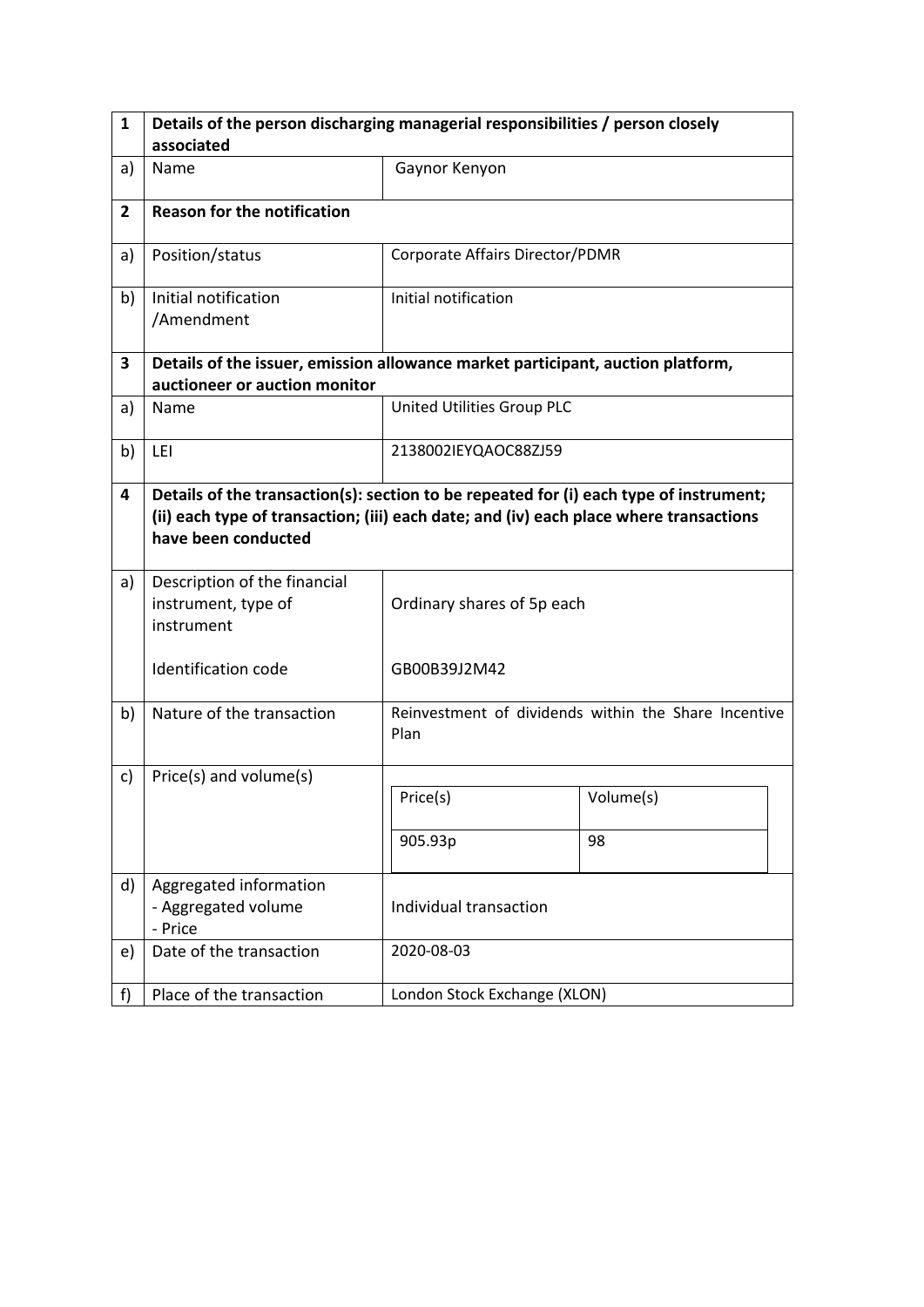| 1.             | Details of the person discharging managerial responsibilities / person closely                                                                                                                          |                              |                                                      |  |  |  |
|----------------|---------------------------------------------------------------------------------------------------------------------------------------------------------------------------------------------------------|------------------------------|------------------------------------------------------|--|--|--|
|                | associated                                                                                                                                                                                              |                              |                                                      |  |  |  |
| a)             | Name                                                                                                                                                                                                    | <b>Steve Mogford</b>         |                                                      |  |  |  |
| $\overline{2}$ | <b>Reason for the notification</b>                                                                                                                                                                      |                              |                                                      |  |  |  |
| a)             | Position/status                                                                                                                                                                                         | Chief Executive Officer/PDMR |                                                      |  |  |  |
| b)             | Initial notification<br>/Amendment                                                                                                                                                                      | Initial notification         |                                                      |  |  |  |
| 3              | Details of the issuer, emission allowance market participant, auction platform,                                                                                                                         |                              |                                                      |  |  |  |
|                | auctioneer or auction monitor                                                                                                                                                                           |                              |                                                      |  |  |  |
| a)             | Name                                                                                                                                                                                                    | United Utilities Group PLC   |                                                      |  |  |  |
| b)             | LEI                                                                                                                                                                                                     | 2138002IEYQAOC88ZJ59         |                                                      |  |  |  |
| 4              | Details of the transaction(s): section to be repeated for (i) each type of instrument;<br>(ii) each type of transaction; (iii) each date; and (iv) each place where transactions<br>have been conducted |                              |                                                      |  |  |  |
| a)             | Description of the financial<br>instrument, type of<br>instrument                                                                                                                                       | Ordinary shares of 5p each   |                                                      |  |  |  |
|                | Identification code                                                                                                                                                                                     | GB00B39J2M42                 |                                                      |  |  |  |
| b)             | Nature of the transaction                                                                                                                                                                               | Plan                         | Reinvestment of dividends within the Share Incentive |  |  |  |
| c)             | Price(s) and volume(s)                                                                                                                                                                                  |                              |                                                      |  |  |  |
|                |                                                                                                                                                                                                         | Price(s)                     | Volume(s)                                            |  |  |  |
|                |                                                                                                                                                                                                         | 905.93p                      | 103                                                  |  |  |  |
| d)             | Aggregated information<br>- Aggregated volume<br>- Price                                                                                                                                                | Individual transaction       |                                                      |  |  |  |
| e)             | Date of the transaction                                                                                                                                                                                 | 2020-08-03                   |                                                      |  |  |  |
| f              | Place of the transaction                                                                                                                                                                                | London Stock Exchange (XLON) |                                                      |  |  |  |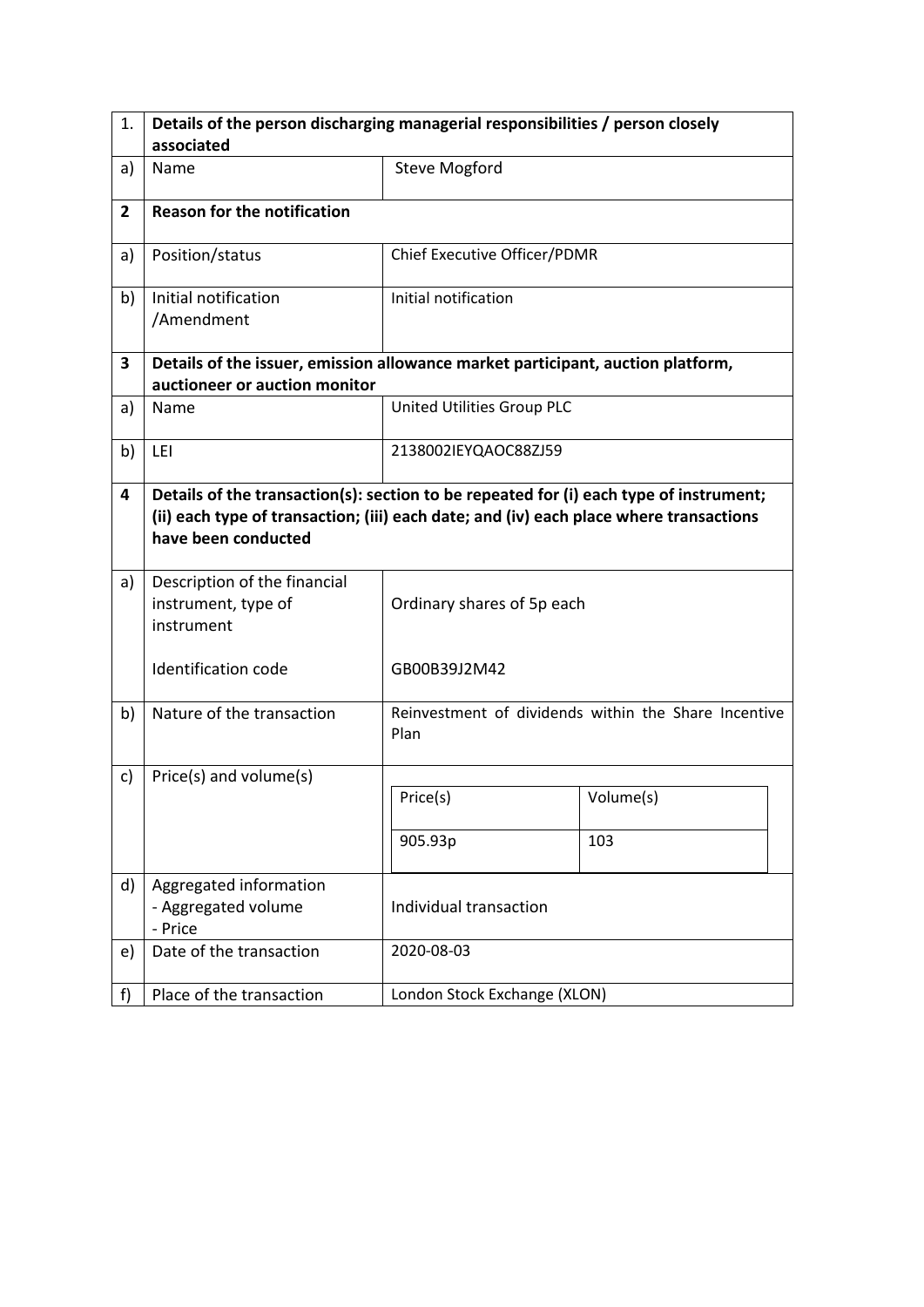| 1              | Details of the person discharging managerial responsibilities / person closely                                                                                                                          |                                                              |                                             |           |  |
|----------------|---------------------------------------------------------------------------------------------------------------------------------------------------------------------------------------------------------|--------------------------------------------------------------|---------------------------------------------|-----------|--|
|                | associated                                                                                                                                                                                              |                                                              |                                             |           |  |
| a)             | Name                                                                                                                                                                                                    |                                                              | <b>Martin Padley</b>                        |           |  |
| $\overline{2}$ | <b>Reason for the notification</b>                                                                                                                                                                      |                                                              |                                             |           |  |
| a)             | Position/status                                                                                                                                                                                         |                                                              | Water and Scientific Services Director/PDMR |           |  |
| b)             | Initial notification<br>/Amendment                                                                                                                                                                      |                                                              | Initial notification                        |           |  |
| 3              | Details of the issuer, emission allowance market participant, auction platform,                                                                                                                         |                                                              |                                             |           |  |
|                | auctioneer or auction monitor                                                                                                                                                                           |                                                              |                                             |           |  |
| a)             | Name                                                                                                                                                                                                    |                                                              | United Utilities Group PLC                  |           |  |
| b)             | LEI                                                                                                                                                                                                     |                                                              | 2138002IEYQAOC88ZJ59                        |           |  |
| 4              | Details of the transaction(s): section to be repeated for (i) each type of instrument;<br>(ii) each type of transaction; (iii) each date; and (iv) each place where transactions<br>have been conducted |                                                              |                                             |           |  |
| a)             | Description of the financial<br>instrument, type of<br>instrument                                                                                                                                       | Ordinary shares of 5p each                                   |                                             |           |  |
|                | <b>Identification code</b>                                                                                                                                                                              | GB00B39J2M42                                                 |                                             |           |  |
| b)             | Nature of the transaction                                                                                                                                                                               | Reinvestment of dividends within the Share Incentive<br>Plan |                                             |           |  |
| c)             | Price(s) and volume(s)                                                                                                                                                                                  |                                                              |                                             |           |  |
|                |                                                                                                                                                                                                         |                                                              | Price(s)                                    | Volume(s) |  |
|                |                                                                                                                                                                                                         |                                                              | 905.93p                                     | 37        |  |
| d)             | Aggregated information<br>- Aggregated volume<br>- Price                                                                                                                                                | Individual transaction                                       |                                             |           |  |
| e)             | Date of the transaction                                                                                                                                                                                 | 2020-08-03                                                   |                                             |           |  |
| f)             | Place of the transaction                                                                                                                                                                                | London Stock Exchange (XLON)                                 |                                             |           |  |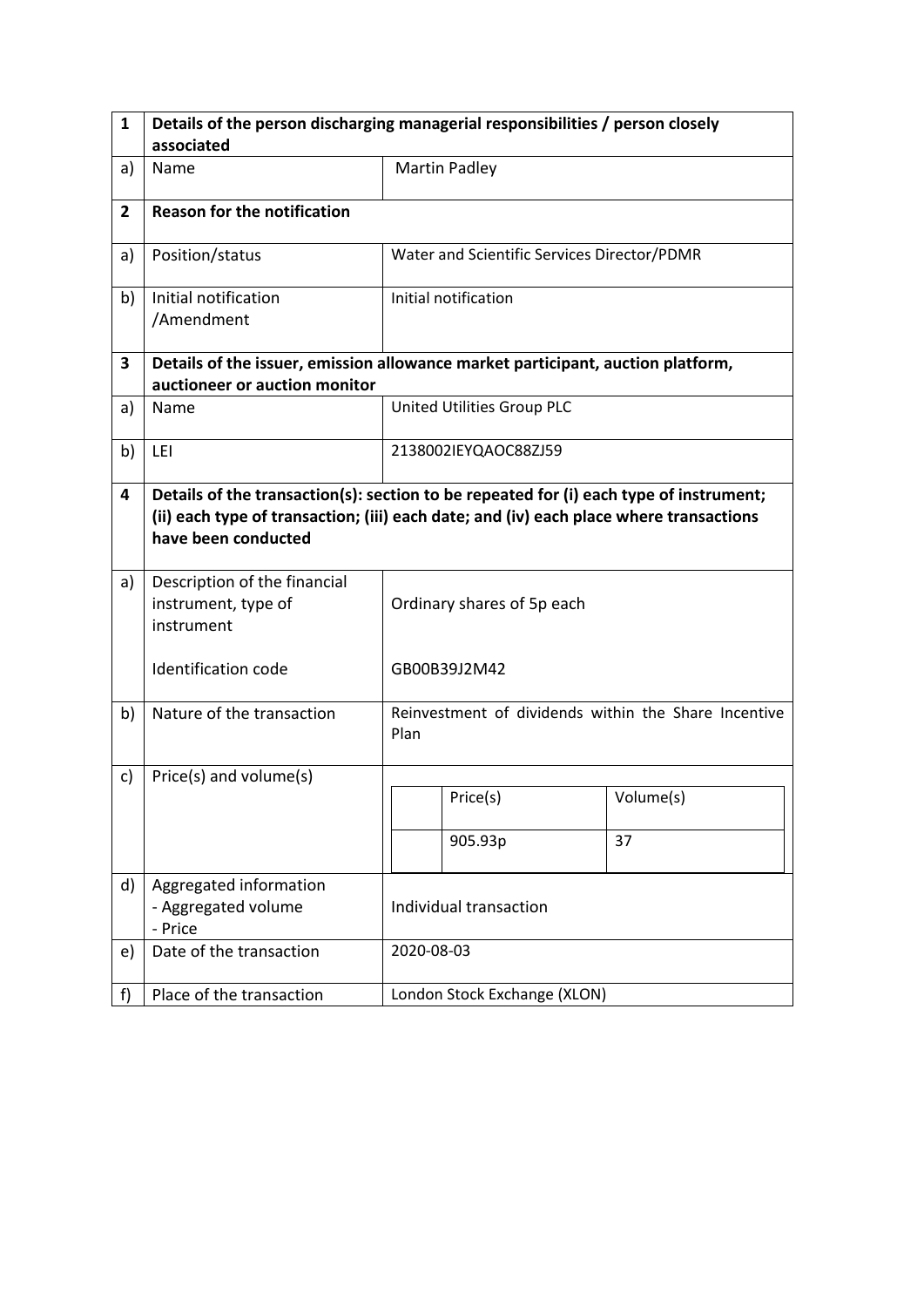| 1              | Details of the person discharging managerial responsibilities / person closely                                                                                                                          |                                                              |                                               |           |  |
|----------------|---------------------------------------------------------------------------------------------------------------------------------------------------------------------------------------------------------|--------------------------------------------------------------|-----------------------------------------------|-----------|--|
|                | associated                                                                                                                                                                                              |                                                              |                                               |           |  |
| a)             | Name                                                                                                                                                                                                    | Paula Steer                                                  |                                               |           |  |
| $\overline{2}$ | <b>Reason for the notification</b>                                                                                                                                                                      |                                                              |                                               |           |  |
| a)             | Position/status                                                                                                                                                                                         |                                                              | Director of Health, Safety and Wellbeing/PDMR |           |  |
| b)             | Initial notification<br>/Amendment                                                                                                                                                                      |                                                              | Initial notification                          |           |  |
| 3              | Details of the issuer, emission allowance market participant, auction platform,                                                                                                                         |                                                              |                                               |           |  |
|                | auctioneer or auction monitor                                                                                                                                                                           |                                                              |                                               |           |  |
| a)             | Name                                                                                                                                                                                                    |                                                              | United Utilities Group PLC                    |           |  |
| b)             | LEI                                                                                                                                                                                                     |                                                              | 2138002IEYQAOC88ZJ59                          |           |  |
| 4              | Details of the transaction(s): section to be repeated for (i) each type of instrument;<br>(ii) each type of transaction; (iii) each date; and (iv) each place where transactions<br>have been conducted |                                                              |                                               |           |  |
| a)             | Description of the financial<br>instrument, type of<br>instrument                                                                                                                                       | Ordinary shares of 5p each                                   |                                               |           |  |
|                | <b>Identification code</b>                                                                                                                                                                              | GB00B39J2M42                                                 |                                               |           |  |
| b)             | Nature of the transaction                                                                                                                                                                               | Reinvestment of dividends within the Share Incentive<br>Plan |                                               |           |  |
| c)             | Price(s) and volume(s)                                                                                                                                                                                  |                                                              |                                               |           |  |
|                |                                                                                                                                                                                                         |                                                              | Price(s)                                      | Volume(s) |  |
|                |                                                                                                                                                                                                         |                                                              | 905.93p                                       | 55        |  |
| d)             | Aggregated information<br>- Aggregated volume<br>- Price                                                                                                                                                | Individual transaction                                       |                                               |           |  |
| e)             | Date of the transaction                                                                                                                                                                                 | 2020-08-03                                                   |                                               |           |  |
| f)             | Place of the transaction                                                                                                                                                                                | London Stock Exchange (XLON)                                 |                                               |           |  |